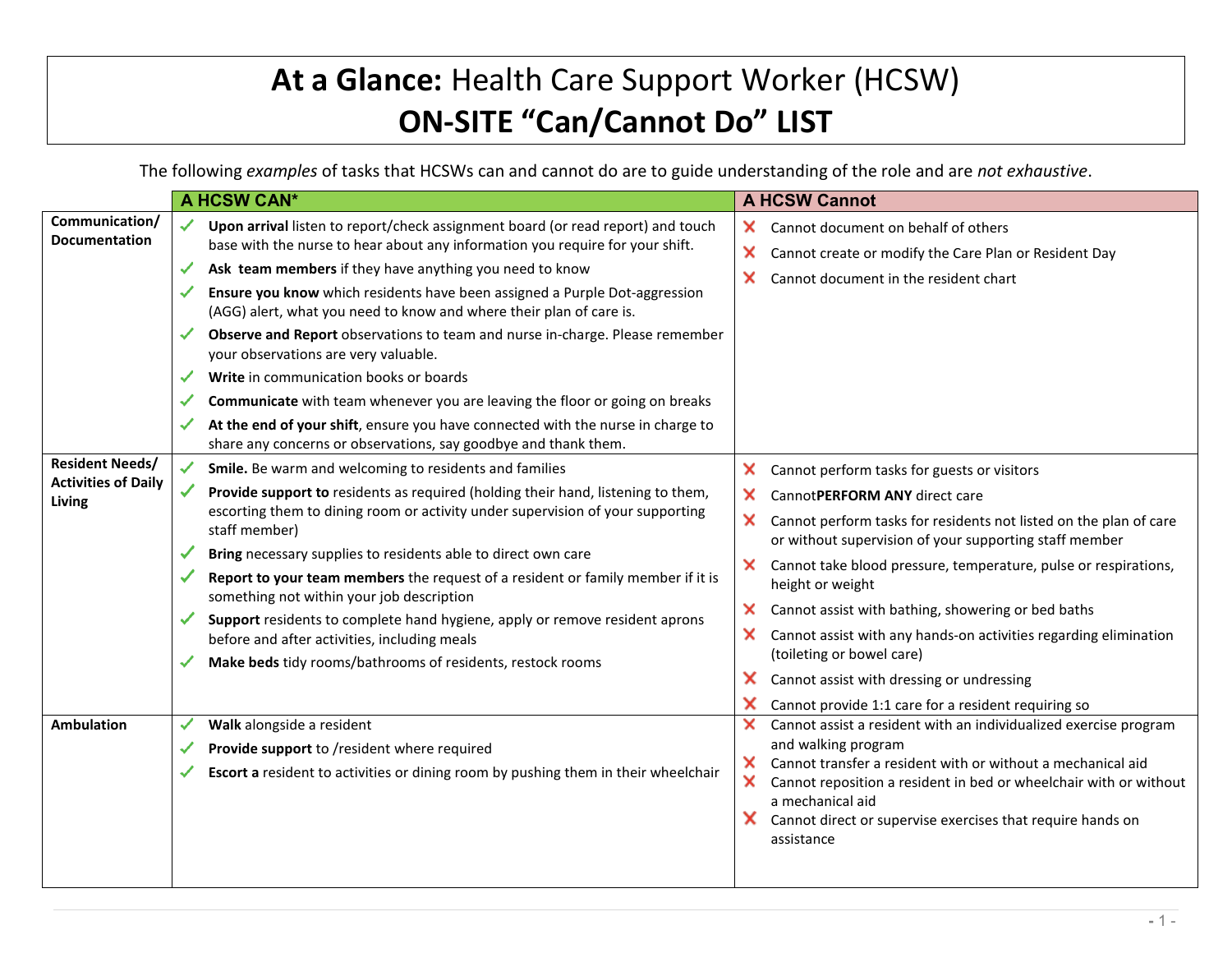| <b>Recreation</b>                                        | Encourage participation in activities                                                                                                                                                                                                                                                                                                                                                                                                                                                                               |                                                                                                         |
|----------------------------------------------------------|---------------------------------------------------------------------------------------------------------------------------------------------------------------------------------------------------------------------------------------------------------------------------------------------------------------------------------------------------------------------------------------------------------------------------------------------------------------------------------------------------------------------|---------------------------------------------------------------------------------------------------------|
|                                                          | Provide assistance with carrying out social/recreational activities like setting up<br>for Bingo or a game under direct supervision of staff member<br>Assist with set up and take down of activities (1:1 or Cohorts)<br>✓<br>Assist with COVID-19 protocol cleaning between activities<br>✓<br>Assist with transport to and from activities<br>✓                                                                                                                                                                  |                                                                                                         |
| <b>Nutrition</b>                                         | Assist with mealtime set-up, welcomes and transports to/from dining areas<br>✓<br>Provide company to the resident during meals by sitting, socializing and<br>✓<br>conversing, and engaging with the resident<br>Distribute and collect trays with a Care Aide<br>✓<br>Assist with limited food preparation such as making tea, coffee, toast,<br>sandwiches (must have information as to texture and diet)<br>Assist to deliver nourishments under guidance of a staff member familiar with<br>✓<br>resident diets | $\times$ Cannot assist with eating/ feeding residents/ residents transfers                              |
| Oxygen                                                   | Assist to transport equipment (ie. oxygen tank or tubing) under nurse direction<br>✓                                                                                                                                                                                                                                                                                                                                                                                                                                | ×<br>Cannot assist with applying, turning it on, adjusting, turning off or<br>removing oxygen           |
| General<br><b>Operations</b>                             | Check and restock supplies as required, including, personal care and<br>housekeeping supplies<br>Perform housekeeping support for residents such as folding and sorting personal<br>laundry<br>Set and clear tables as per site protocol<br>Take out garbage and empty full laundry bins<br>✓<br>Be an extra set of eyes in common areas during busy times like after meals/shift                                                                                                                                   | x<br>Cannot sign or witness any forms for families and/or residents                                     |
|                                                          | change                                                                                                                                                                                                                                                                                                                                                                                                                                                                                                              |                                                                                                         |
| Emotional,<br>cultural, social<br>and spiritual<br>needs | Share appropriate stories, jokes, and ask residents to share back<br>Establish rapport/connection with residents and families<br>✓<br>Sit with a resident while they have a cup of tea or a glass of water<br>✓<br>Read a story, books or the newspaper<br>✓<br>Sit and hold their hand<br>✔                                                                                                                                                                                                                        | Cannot perform clinical or direct care activities or tasks<br>Cannot assist with any hands on care<br>× |
|                                                          | Play cards or music or a game<br>✓<br>Look at pictures                                                                                                                                                                                                                                                                                                                                                                                                                                                              |                                                                                                         |